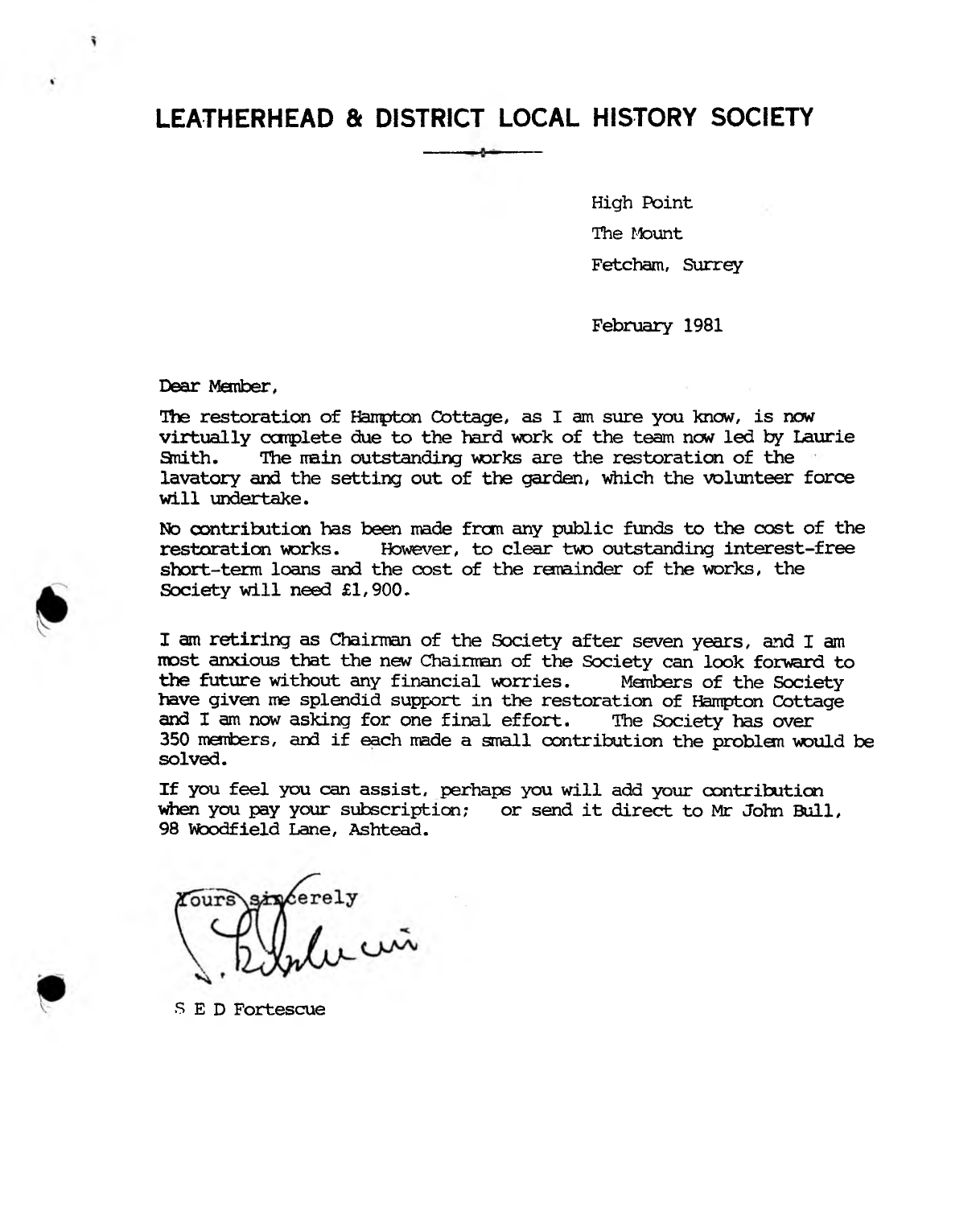#### *From*

 $Tol$ Chairman Treasurer Secretary S E D Fortescue H J Mears Miss J Fuller<br>High Point 43 The Glade 2 Greenaway H High Point 43 The Glade 2 Greenaway House 58 The Mount Fetcham Howard Close

Leatherhead 72847

Newsletter 1/1981 February 1981

Fetcham Bookham 53071 Ashtead

#### **NOTICE OF THE ANNUAL GENERAL MEETING**

The 34th Annual General Meeting of the Society will be held at 8 pm on Friday, 13 March 1981 in the Council Chamber of the Council Offices, Bull Hill, Leatherhead. Coffee will be available between 7.30 and 8 pm.

#### **AGENDA**

1. Apologies for absence

- 2. Minutes of the 33rd Annual General Meeting (copy enclosed)
- 3. Matters arising from the Minutes

4. **Presentation of the Executive Committee's Report (copy enclosed)** 

5. Presentation of accounts to 31 December 1980 (copy enclosed)

6. Election of officers and carmittee for 1981

7. Proposed increase of subscription for 1982

8. Any other business

All officers and committee members retire at the Annual General Meeting. All are willing to stand for re-election with the exception of:

> Mr S E D Fortescue - Chairman<br>Mrs M Fuller - Sales See - Sales Secretary

Nominations for the committee should be sent to the Secretary not later than 0 March 1981, stating:

- the name of the nominee

- **the names of the proposer and seconder**
- the office for which nomination has been made
- that the nominee has expressed his/her willingness to serve if elected.

------------------- \_o0o----------------------

#### **MEMBERSHIP**

We are very pleased to welcome the following new members:

Mrs I V Butler - Leatherhead Mr & Mrs B Devitt - Leatherhead Mr P A Clarke - Leatherhead Miss P Beskins - Fetcham Mrs M Clifton - Great Bookham Mr R Rawson - Leatherhead Mr R Roberton - Great Bookham Mr H J Davies - Ashtead

#### SUBSCRIPTIONS

We look forward to receiving any subscriptions for 1981 still outstanding. A remittance slip is on the back page of the Newsletter to help you in sending them to us.

We are particularly grateful to those members who have added a donation when they have paid their subscriptions.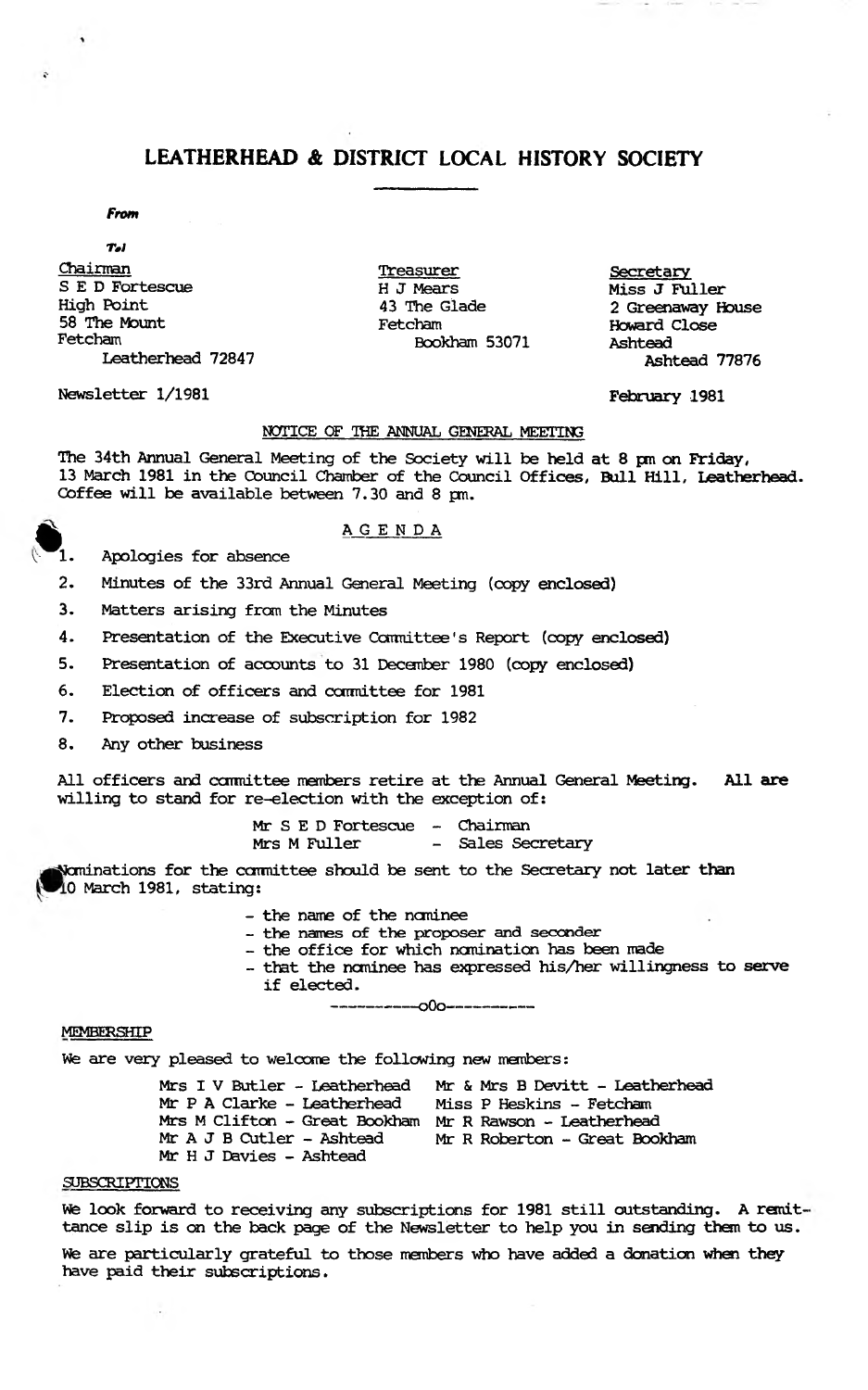**YT fait for production** -2-

#### **HAMPTON CUITAGE**

Enclosed with this Newsletter is a letter from the Chairman, which needs no explanation. This is the last time Mr Fortescue will make such an appeal as our Chairman, and we hope the response will be overwhelming.

**ALCOHOL** 

 $+ 1 + 7$ 

#### OUR PROGRAMME NOTES FOR SPRING & SUMMER 1981

Mr Barnwell, our Programme Secretary, has completed the arrangements for our spring and sumrer programre, and has written these notes for us.

#### FRIDAY, 27 MARCH

An illustrated lecture on the RIVER MOLE by L W D Lloyd of Esher. 8 pm at the Red Cross Hall, Leatherhead.

#### $\text{FRIDAY.}$ , 24 APRIL

An illustrated lecture on the former world famous Motor Racing Circuit EROOKLANDS to be given by Mr D H Gahagan of the Brooklands Society. 8 pm, Red Cross Hall, Leatherhead.

#### SAIURDAY, 30 MAY ^

An all day outing to FARNHAM followed by a trip down the Basingstoke Canal. Details below.

#### SATURDAY, 20 JUNE

A tout of the National Trust Gardens at Claremont, Esher, under the guidance of Mr G Robertson, National Trust Land Agent. Meet in Gardens Car Park 2.30 pm.

#### SATURDAY, 4 JULY

Visit to Selbome under the guidance of Geoff Hayward. Details below.

#### SATURDAY, 18 JULY

walk round Effingham organised by Mary Rice-Qxley, who has several fresh places in mind to take in during our tour. Meet outside the Church at 2.30 **pm.**

#### SATURDAY, 12 SEPTEMBER

All day visit by coach to Colchester (where the Romans first settled in Britain) and Bedingham Castle, under the guidance of Derek Renn. Details below.

#### FARNHAM VISIT

We shall leave Leatherhead at 9 am and first visit Farnham Castle for a specially guided tour of the Great Hall, the Bishop's and Norman Chapels and the Norman ^ Kitchen etc. This part of the Castle is in use by the Centre for International Briefing and is not normally open to the general public on Saturdays. There will be a charge of 25p per person here. The Ruins of the Keep, now in the hands of the DoE, can also be visited.

Thereafter we shall proceed to the Malting Car Park for coffee etc., and from there Mr E Godsil, aided by his helpers, will conduct us on a tour of Famham Town including the Museum. After lunch we shall proceed to Colt Hill Bridge, near Odiham, for a trip down the Basingstoke Canal aboard the Canal Narrow Boat 'John Pinkerton'. This trip will take approximately  $2\frac{1}{4}$  hours, after which we can return to Famham preparatory to starting out again for home.

IMPORTANT. The whole outing covering coach fare and boat fare will cost £5 per person. It must be stressed, however, th at the Canal trip will only be possible if we can guarantee at least 40 members and above all is subject to the Boat being available on the day of our outing. This means that in order to avoid disappointment we must book the boat at the very earliest moment. On the page hack is a booking slip which should be returned to the Programme Secretary by 28 March LATEST. After that date subject to availability. . A great deal of work has been put into the organisation of this.event, notably by the people of Famham, so that I do hope we shall receive sufficient support to make the event practicable. There will in addition be a fee of 25p per person due to the Famham Visitors Council which 'Will be collected on the coach together with the Castle fee. Don't delay - do it now.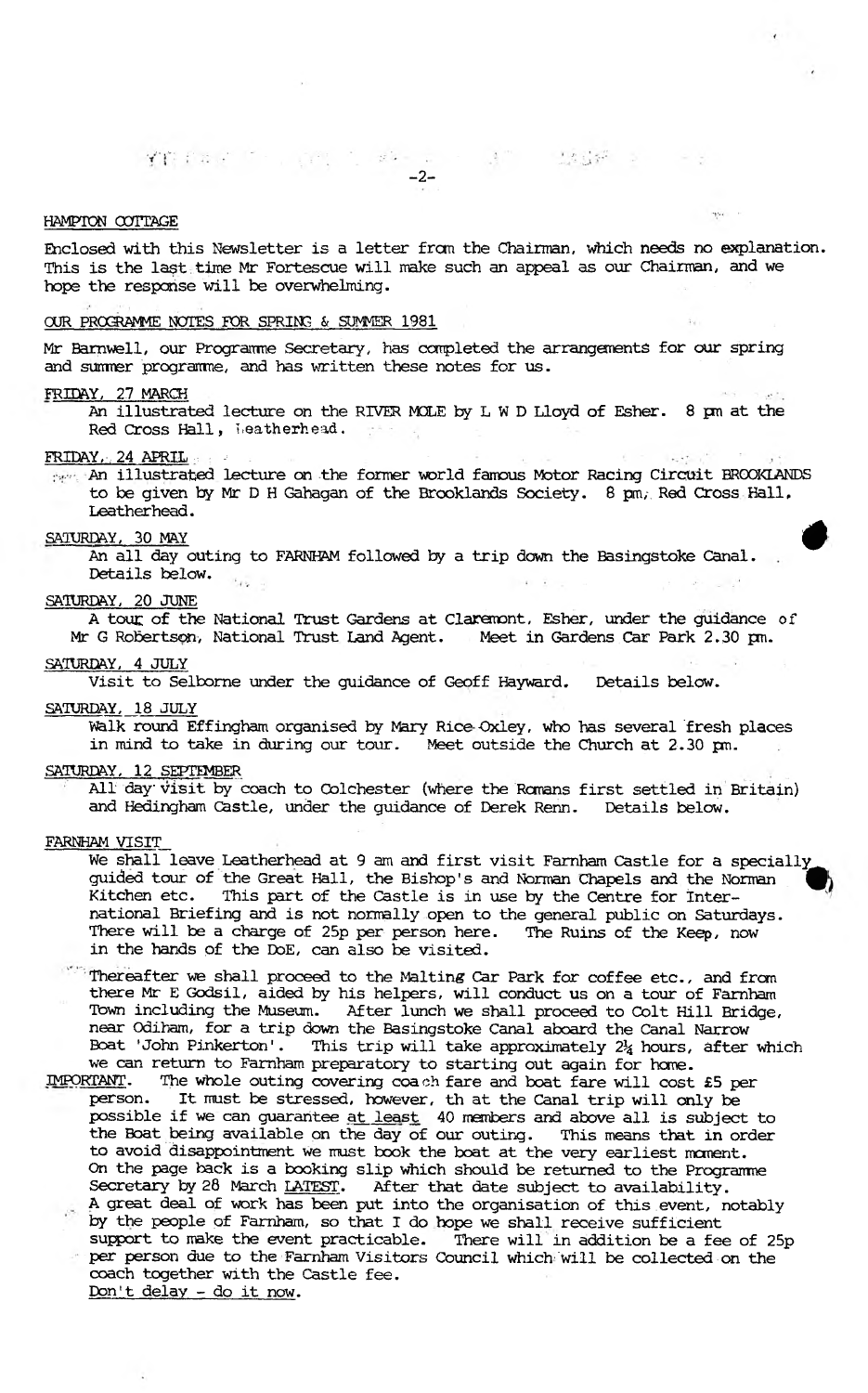#### SELBORNE VISIT

It has been 10 years since we last visited Selborne, home of the Naturalist<br>Gilbert White. The Church is well worth a visit and also the Gilbert White The Church is well worth a visit and also the Gilbert White and Oates Museum. However, as on the last occasion, Geoff Hayward will be our quide. Meet outside the Churchvard at 2.30 cm. There is a very good Meet outside the Churchyard at 2.30 pm. There is a very good Hostelry nearby for refreshment should you arrive early. Selbome is easy to find. Proceed via Guildford, Hogs Back, Farnham (Bypass) and thence to the Alton Bypass for a left turn where Selborne is but a short distance along the A3006. It would be useful to know how many people will be making the trip and also the availability, if any, of spare seats, so the return of the attached slip would be appreciated.

#### COLCHESTER VISIT

We shall leave Leatherhead at 7.45 am and proceed straight to Colchester where there are many historic points to visit under the advice of Derek Renn. After lunch we shall go on to Castle Hedingham, said to have been one of the strongest castles in England. The Church here is well worth a visit. We shall start The Church here is well worth a visit. We shall start again for hone at about 5.30 pm.

The Coach fare will be  $£4.75$  per person & will include entrance fee to the Castle. Booking slip Booking slip

| — \*™— ---oOo--------

#### AND A FINAL MESSAGE FROM THE CHAIRMAN

The following items have been borrowed. Would members please be kind enough to return them to me at High Point, The Mount, Fetcham, telephone Leatherhead 72847;

- A complete set of the Proceedings
- A small barrel with the initials EB stamped on one end
- A precis of the Deed of Trust entered into by Dr. Shortridge effecting the intention of Mr Shiers

Joyce Fuller February 1981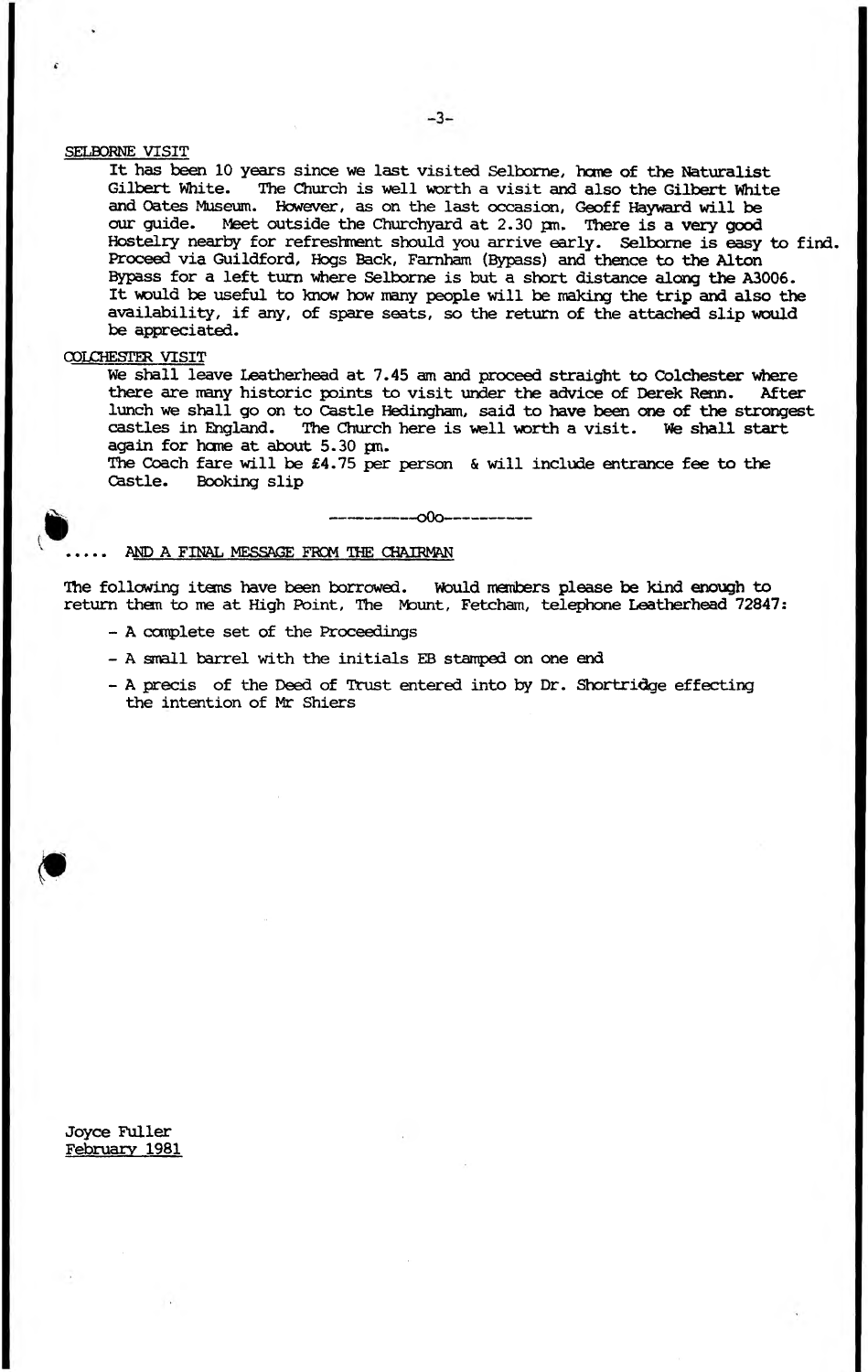MINUTES OF A SPECIAL GENERAL MEETING OF THE LEATHERHEAD & DISTRICT LOCAL HISTORY SOCIETY HELD ON 14 MARCH 1980. AT THE COUNCIL OFFICES, BUIL HTLL. LEATHERHEAD

Mr J G W Lewame, President, took the Chair and the meeting began at 8 pm. After a brief explanation by Mr Fortescue of the purpose of the meeting, it was proposed by Mr John Bull and seconded by Mr Power that Rule 12 be amended by the addition of the following words:

"No amendment shall be made to the Rules which will cause the Society to cease to be a charity at Law."

This proposal was passed unanimously.

The Chairman thereupon declared the Special Meeting closed.

**\*\*\*\*\*\*\*\*\*\*\*\*\*\*\*\*\*\*\*\*\*\*\*\*\*\*\*\*\*\*\*\*\***

MINUTES OF THE 33rd ANNUAL GENERAL MEETIN3 OF THE LEATHERHEAD & DISTRICT LOCAL HISTORY SOCIETY HELD ON 14 MARCH 1980, AT THE COUNCIL OFFICES, BULL HILL, LEATHERHEAD Mr J G W Lewarne remained in the Chair, and the meeting commenced immediately after<br>the Special General Meeting. Thirty seven members attended, and apologies for abso Thirty seven members attended, and apologies for absence

been received frcm Sir Ronald Wates, Messrs Benger, Beddoe, Dalton, How and Read, & Mrs Mountain, Mesdames Lamottee, Millar and Vardey.

The Minutes of the previous Annual General Meeting were taken as aread, and, after amendment, were proposed by Alderman Farmer, seconded by Miss Burrough, unanimously passed as correct, and signed by Mr Lewame.

2. There were no matters arising.

3. Presentation of Executive Committee's Report

The Report had been circulated, and Mr S E D Fortescue, Chairman of the Executive Committee, further ccmnented regarding:

#### Publications

**v**

 $\overline{r}$ .

"History of Leatherhead" was progressing under the guidance of the Editor, Mrs Vardey and volunteers.

"Discovering Early Leatherhead" had been completely rewritten by Mr John Blair, and was with the Hon Editor (Mr Benger) for publication.

"Ashtead Potters" was in draft for possible publication as an Occasional Paper.

^p979 Proceedings were with the printers and early distribution was anticipated.

#### Hampton Cottage

A third appeal had recently been made, realising £850 to date. A further £3,500 was **required.**

#### **Programme**

Future events would again be organised by Mr E S Barnwell, to whcm the Society was very grateful.

#### **Committee**

 $\rightarrow$  .

It was with much regret that the Committee were losing Mrs Rice-Oxley who felt that, whilst she was working on the "History of Leatherhead" she could not continue on tie Committee.

Acceptance of the Annual Report was proposed by Mr Smith, seconded by Mr Bull, and agreed.

# 4. Presentation of Accounts to 31 December 1980

The Accounts had been circulated. Mr H J Mears (Hon Treasurer) explained that the Bank Deposit Account contained two loans, each of £1,000, and that the Current Account balance reflected an inflated position, due to the fact that a cheque for £1,332 issued

 $\sim$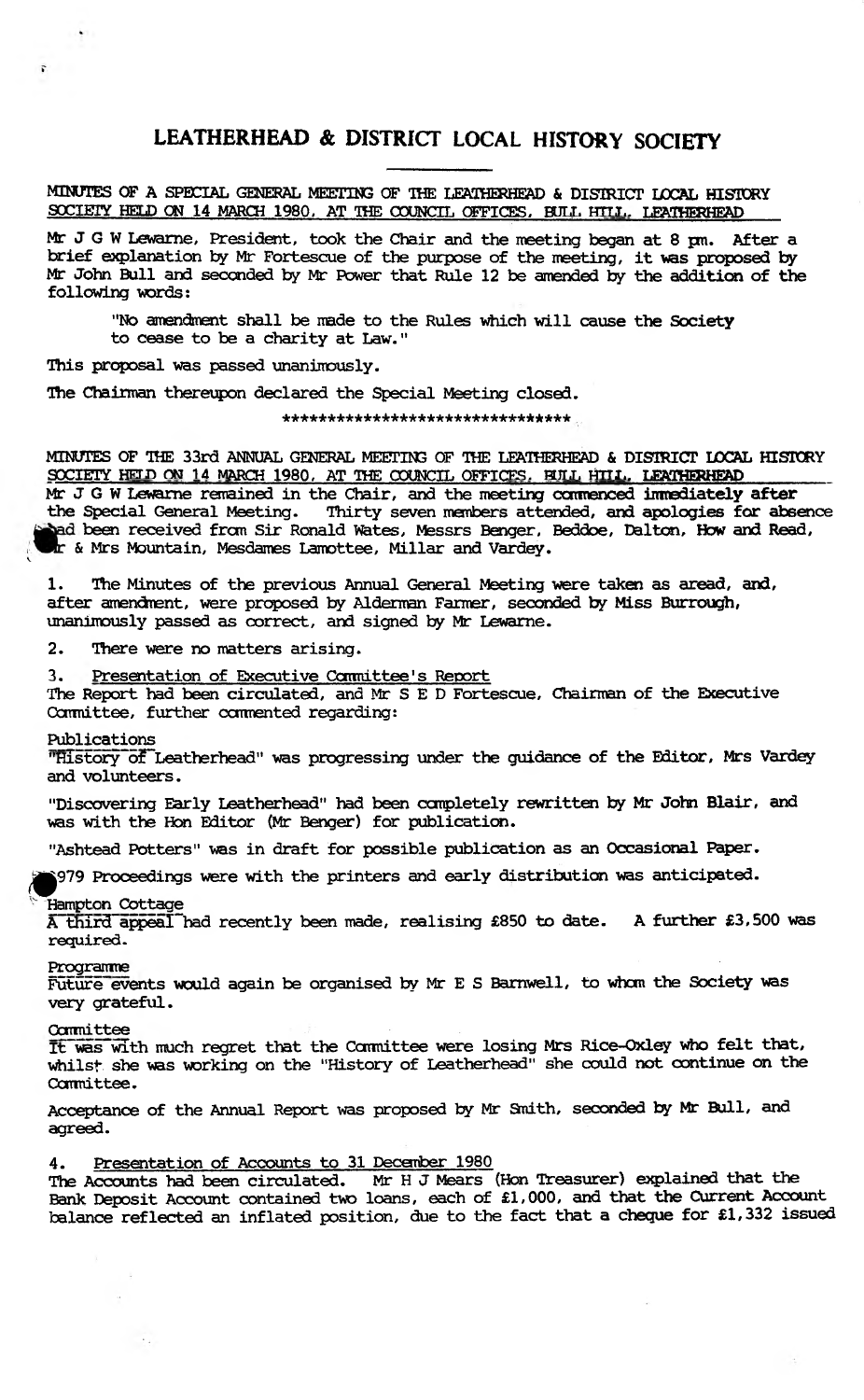identing and position of the part of the part of the part of the part of the part of the part of the part of the part of the part of the part of the part of the part of the part of the part of the part of the part of the

-2-

prior to 31 December 1979, had not been cleared by that date.

Dr Renn enquired whether the new projector purchased by the Society during the year, was insured. He was assured that it was.

不可通。

Mr Smith congratulated the Hon. Treasurer on the clear presentation of the Accounts. The adoption of the Accounts was proposed by Mr Poulter, seconded by Mr Gillies, and agreed.

#### 5. Election of Officers and Conmittee for 1980

Mr Lewame, on behalf of the Society, expressed his regret at Mrs Rice-Qxley's retirement. . He thanked her for all the valuable work she had done (now and in the past) and hoped that at some time she would feel able to stand for re-election.

Mr Lewarne thanked the Executive Committee as a whole for their work during the past year. He also asked members to volunteer if they felt they could help in any wav *with* any of the Society's many activities.

The Executive Ocnmittee for 1980 was nominated as follows: I

|                         |                                                 | Proposed     | Seconded        |
|-------------------------|-------------------------------------------------|--------------|-----------------|
| Chairman                | <b>SED Fortescue</b>                            | Mr Bull      | Alderman Farmer |
| Vice-Chairman           | <b>LA</b> Smith                                 | Mrs Fuller   | Mr Barnwell     |
| (new appointment)       |                                                 |              |                 |
| Secretary               | Mrs R M Vracas                                  | Mrs Bull     | Mr Hayward      |
| Treasurer               | H J Mears                                       | Mr Poulter   | Mr Hayward      |
| Asst.Treasurer          | John Bull                                       | Mrs Vracas   | Mr Walker       |
| Asst. Secretary         | <b>Miss J Fuller</b>                            | Mr Bruce     | Mr Bull         |
|                         | (who volunteered from the floor of the meeting) |              |                 |
| Programme Secretary     | E S Barnwell                                    | Mr Gillies   | Mr Hayward      |
| Membership Secretary    | Mrs C Barrett                                   | Mr Barnwell  | Mr Bruce        |
| Sales Secretary         | <b>Mrs M Fuller</b>                             | Mr Poulter   | Mrs Vracas      |
| Fditor                  | F S Benger                                      | Mr Hayward   | Mrs Vracas      |
| Records Secretary       | D Bruce                                         | Mr Gillies   | Mr Smith        |
| Librarian               | J Gilbert                                       | Mr Mears     | Mr Bull         |
| <b>Public Relations</b> | H K Alderton                                    | Mr Fortescue | Mrs Barrett     |
| <b>Committe Members</b> | R A Lever                                       |              |                 |
|                         | S R C Poulter                                   | Dr Renn      | Alderman Farmer |
|                         | M A Snellgrove)                                 |              |                 |

The Executive Committee was elected unanimously.

Mr Fortescue added that there remained two vacancies for co-opted members, and that the Committee would co-opt Mr N H West at the next Executive Committee Meeting.

#### Election of Hon. Auditor

Mr A H Kirkby was again willing to stand. He was thus proposed *by* Mr Bull, seconded by Mrs Barrett, and all agreed to his appointment. Mr Lewame said the Society was most grateful to Mr Kirkby and requested that the Treasurer write a letter to the Ebn Auditor expressing these feelings.

#### 6. Raising the subscription rate

Mr G Hayward felt that the Society should be congratulated on maintaining the subscription at £2 for five years and hoped that the proposed new subscription of £3 would also be held for a considerable time.

Mr Gillies was amazed that the subscription could be kept so low, and he too considered that the Society should be grateful to the Committee in this respect. He did, however, wonder whether £3 was going to be sufficient in view of rising costs. Mr Fortescue replied that the point had been taken, but that it would not pay to frighten off new members by too high a subscription, and that proportionately, the greater the membership, the cheaper the Proceedings, which were a costly item for the Society.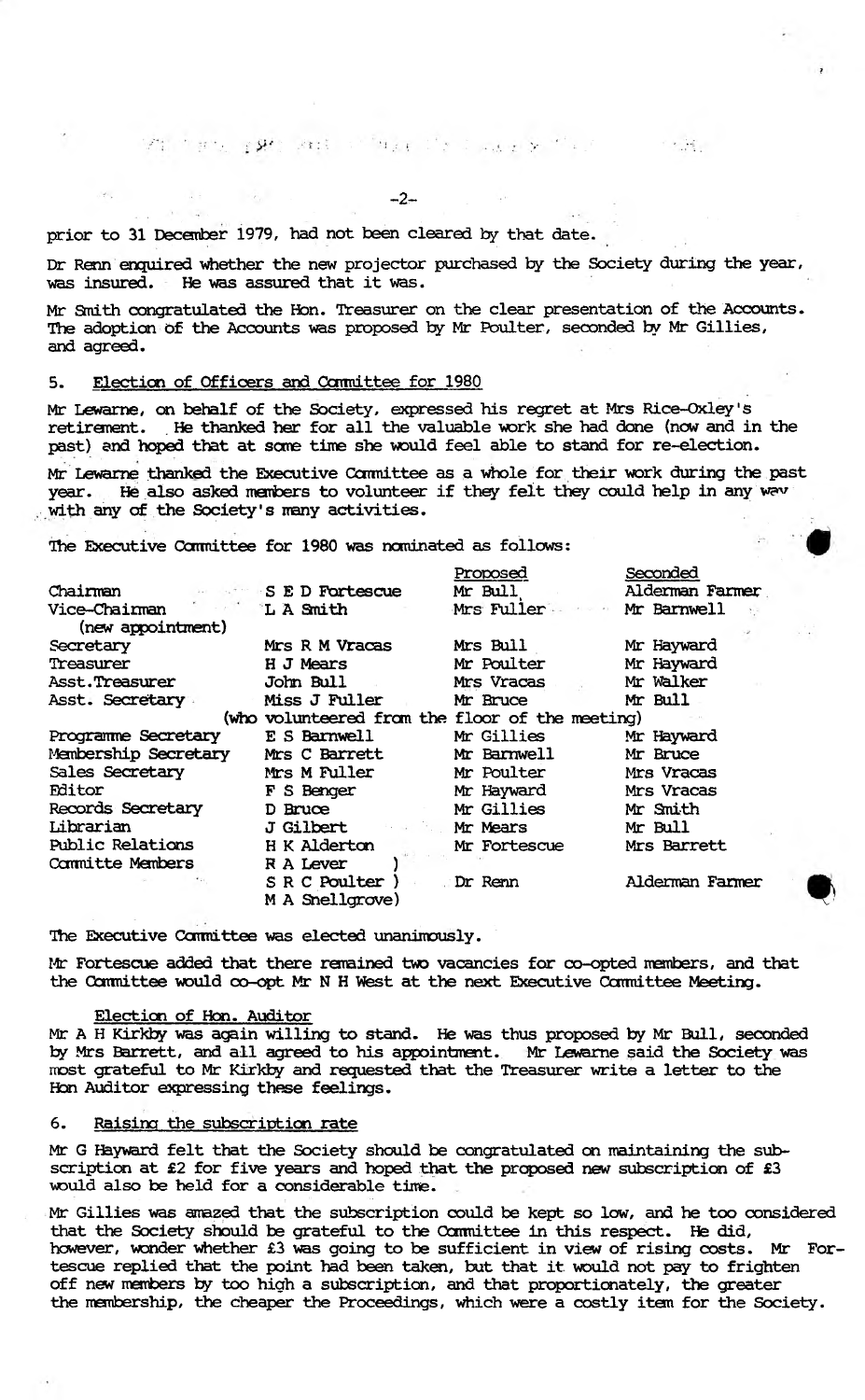4r Fortescue remarked that the Society had over 80 volunteers giving their services on various projects, many of w!tou did not even claim *expenses.* Mr Bull reminded the meeting that donations were received from many members, while Mr Smith calculated that, although £3 was low, it was still a 50 percent increase over the old subscription, and suggested that a further increase could always be considered as and when<br>necessary. The Secretary was instructed that it should henceforth be left for the The Secretary was instructed that it should henceforth be left for the Committee to make their recommendations. Mr Barnwell thanked members who enclosed S A E's for replies, while Mr Mears was anxious that those who paid by Banker's Order should alter instructions to their Banks. Only 200 out of 363 subscriptions had been<br>received this year to date, about 100 of which were paid by Banker's Order. Mr Gollin received this year to date, about 100 of which were paid by Banker's Order. requested the address of the Hon. Membership Secretary, and Mr Lewarne that of the Hon Treasurer. These were given and would also be circulated in the next Newslet These were given and would also be circulated in the next Newsletter.

Mr Gillies did not wish to add any further remark, and the proposal to raise the annual subscription to £3 was proposed by Mr Mears, seconded by Mr Bull and agreed by all.

#### 7. Any Other Business

 $\ddot{\bullet}$ 

Museum - With regard to the Museum, Mr Smith said that as work was taking longer than expected and that as there was a commitment to complete by 31 May 1981, more volunteers were needed, who should contact either him or Mr Bruce. Mr 3nith also appealed for a mirror to show off a scarf joint in the first floor middle room.

Mr Bruce reinforced Mr Smith's appeal for decorators and proposed a special vote of **flunks to the people who had worked so hard under the leadership of Peter Ifow and Ken** Beddoe and saved the Society a lot of money. Mr Bruce also thanked Mr Fortescue for organising the appeal, Mr Bull for help with the printing and all those who had distributed letters. It was hoped to extend the Museum opening hours to Tuesdays. Mr Parry was organising a rota.

Mr Bruce expected the official opening of the Museum towards the end of September and reckoned that annual expenses would be between £200 and £300. He suggested the formation of a group to be known as the "Friends of Leatherhead Museim", with an annual subscription of, say, £1, to help meet the cost of running the Museum. Those interested could contact him on Bookham 58722.

Hampton Cottage Accounts - Mr Bull said the Accounts would be printed and distributed with the next Newsletter. Income was less than the previous year, but as there had Incare was less than the previous year, but as there had been no labour costs, the net result would probably be better, though money was still needed.

Mr Burrough insisted that the Society must advertise. This was the duty of the Public Relations Secretary and Mr Bruce.

**— — —— \*--- o0o-— — —— —**

Society. the Chairman then invited comments from members on any questions relating to the

Mr Gillies requested that the Minutes of the AGM should in future be distributed at an earlier date. In reply, the Chairman asked if Mr Gillies would be satisfied if this question were referred to the Committee. Mr Gillies acreed. question were referred to the Committee.

Mrs Spencer asked for information regarding the building next to Hampton Cottage. Mr Fortescue replied that it was being expertly restored, and then gave a short dissertation on the various cross-wing buildings in Leatherhead.

Mr Walker asked why the Press was not present. He was informed that they had been invited.

Mr Gollin asked whether any fire prevention precautions were being taken at Hampton Cottage, because personal property on loan to the Society ought to be safeguarded. Mr Bruce agreed that valuables should not be left in the MUseum when the building was unoccupied, and remarked that fire insurance presently cost the Society about £1 per week, and was increasing. Mr Gollin did not propose the installation of a burglar alarm, as these were losing their effectiveness due to the police being troubled with a number of false alarms. The Chairman suggested that Mr Bruce and the Committee should remain aware of the problem.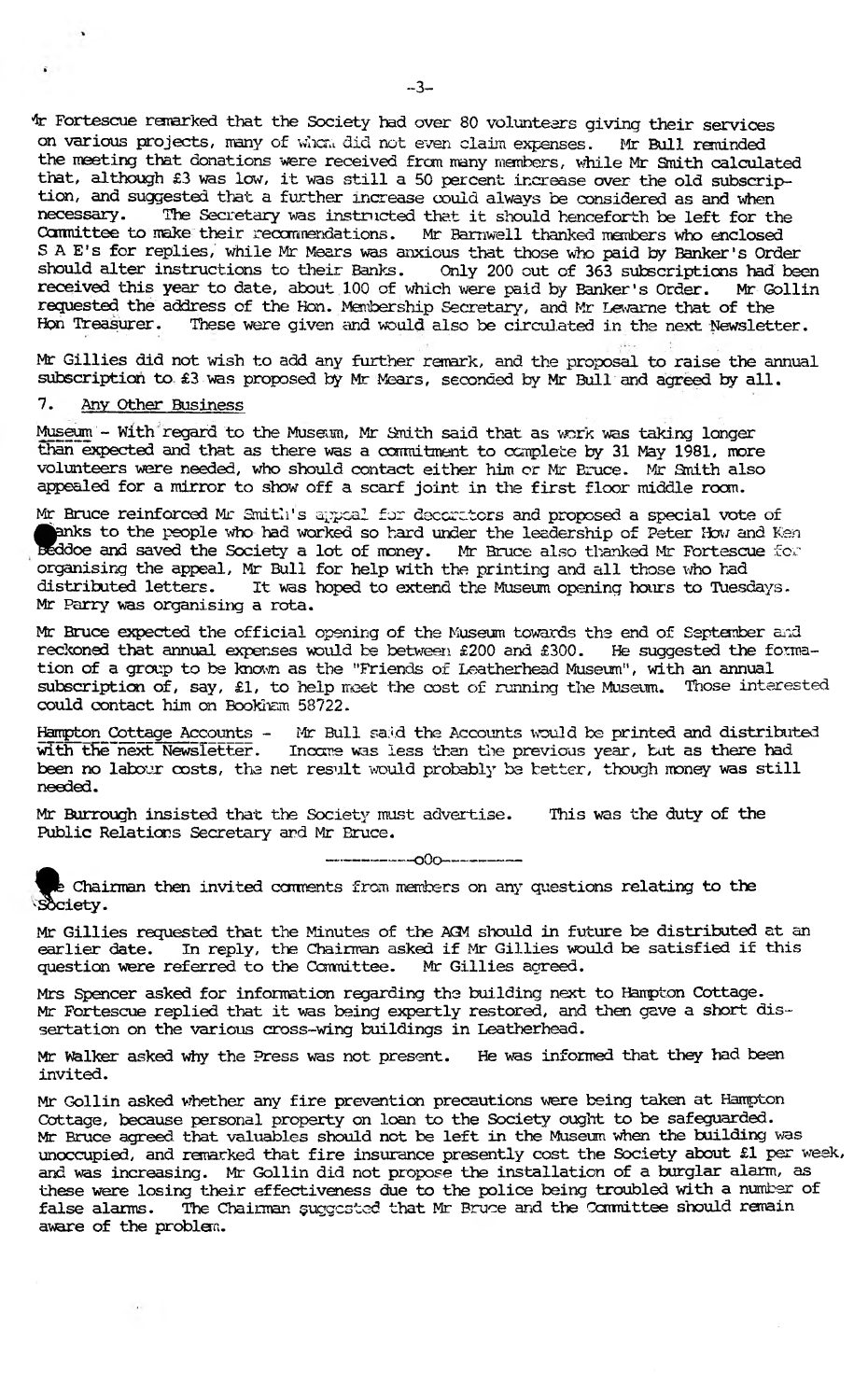Mrs Mackenzie asked about the tile mouldings on demolished Leatherhead buildings. She was informed that these were being preserved.

Mr Snellgrove regretted the absence of Mr Benger. The Chairman replied that he was in good health, though extremely hard of hearing, and had apologised for not being at the meeting.

Mr Bruce informed the meeting that the Brighter Leatherhead Society had planted a small garden in front of Hampton Cottage. A well in the back garden would soon have to be cleared, and following a request for volunteers for this work, Mr walker suggested that the Aldershot Sub-Aqua Club might be consulted.

Mr Fortescue then thanked the President for taking the Chair, and for all the work he had done for the Society.

The President finally thanked all members present for their attendance and for their good humour.

t

The meeting closed at 9.30 pm.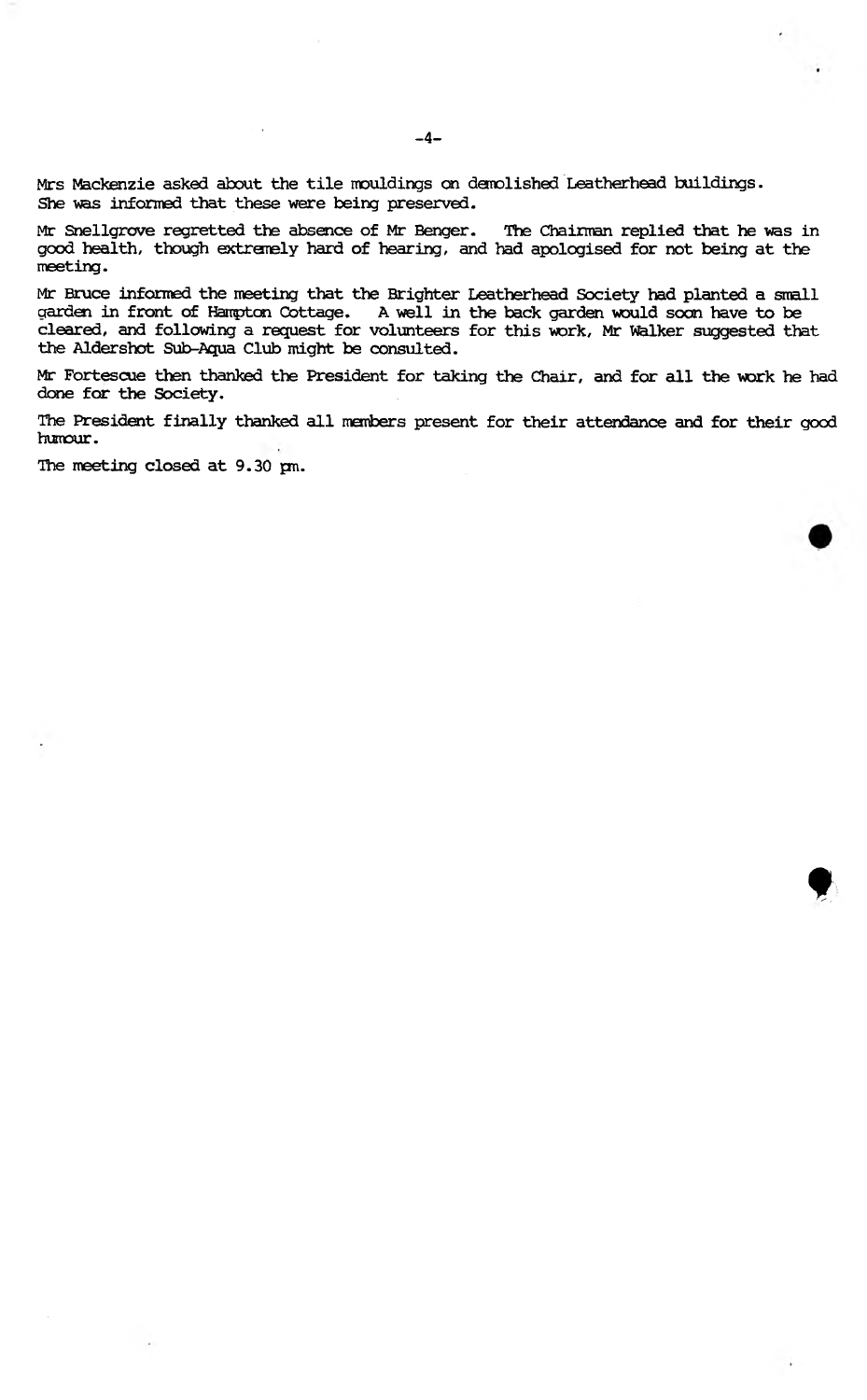President: J G W Lewarne Vice-Presidents: F B Benger, FSA D F Renn, FSA REPORT OF THE EXECUTIVE COMMITTEE FOR THE YEAR ENDED 31 DECEMBER 1980

The Executive Committee for 1980 was:

Chairman S E D Fortescue<br>Vice Chairman L A Smith, MBE L A Smith, MBE Treasurer H J Mears Assistant Treasurer J R Bull Secretary Mrs R Vracas - Resigned September 1980 Miss J Fuller - Elected September 1980 Programme Secretary E S Barnwell Membership Secretary Mrs C Barrett Sales Secretary Mrs M Fuller Editor F B Benger<br>Records Secretary F B Bruce Records Secretary Librarian J R Gilbert Public Relations Secretary H K Alderton Committee members R A Lever S R C Poulter M A Snellgrove Co-opted N H West Hon. Auditor A H Kirkby

#### SECRETARYSHIP

 $\mathbf{r}$ 

In September 1980, Mrs Vracas resigned as Secretary as she joined her husband who is working in Nigeria. We thank her for all her work for the Society.

Miss Joyce Fuller, who had been acting as Assistant Secretary, agreed to take over the Secretaryship.

#### MEMBERSHIP

The total membership of the Society fluctuates a great deal, but as at the end of 1980, it was 364, including 12 Honorary Members - one more than at the same time in 1979.

An increased subscription of £3 was agreed last year with effect from 1 January 1981. We should be very glad to receive your subscriptions as soon as possible.

#### PUBLICATIONS

Throughout the year there has been a steady sale of the Society's own publications - "Ashtead - **A** Village Transformed", and the Town Trail leaflets.

Proceedings - Vol. 4, No. 3 was distributed during the year. No.4 is at the printers and should be distributed in the first quarter of 1981.

Leatherhead History - Mrs Edwina Varaey and her team have continued their research into the history of Leatherhead, and the pattern of the intended book is beginning to emerge. The team have set themselves the task of producing the first draft by October 1981.

#### LEATHERHEAD MUSEUM

Four years of planning, fund raising and hard work by many enthusiastic volunteers, came to fruition on 4 October 1980 when the fully-restored Hampton Cottage was officially opened, before a capacity crowd, by the Lord Lieutenant of Surrey, Lord Hamilton of Dalzell, assisted by Mr Ben Tatham, Chairman of the Mole Valley District Council.

The garden still awaits its final layout and the well is being repaired (and who knows what treasures that holds).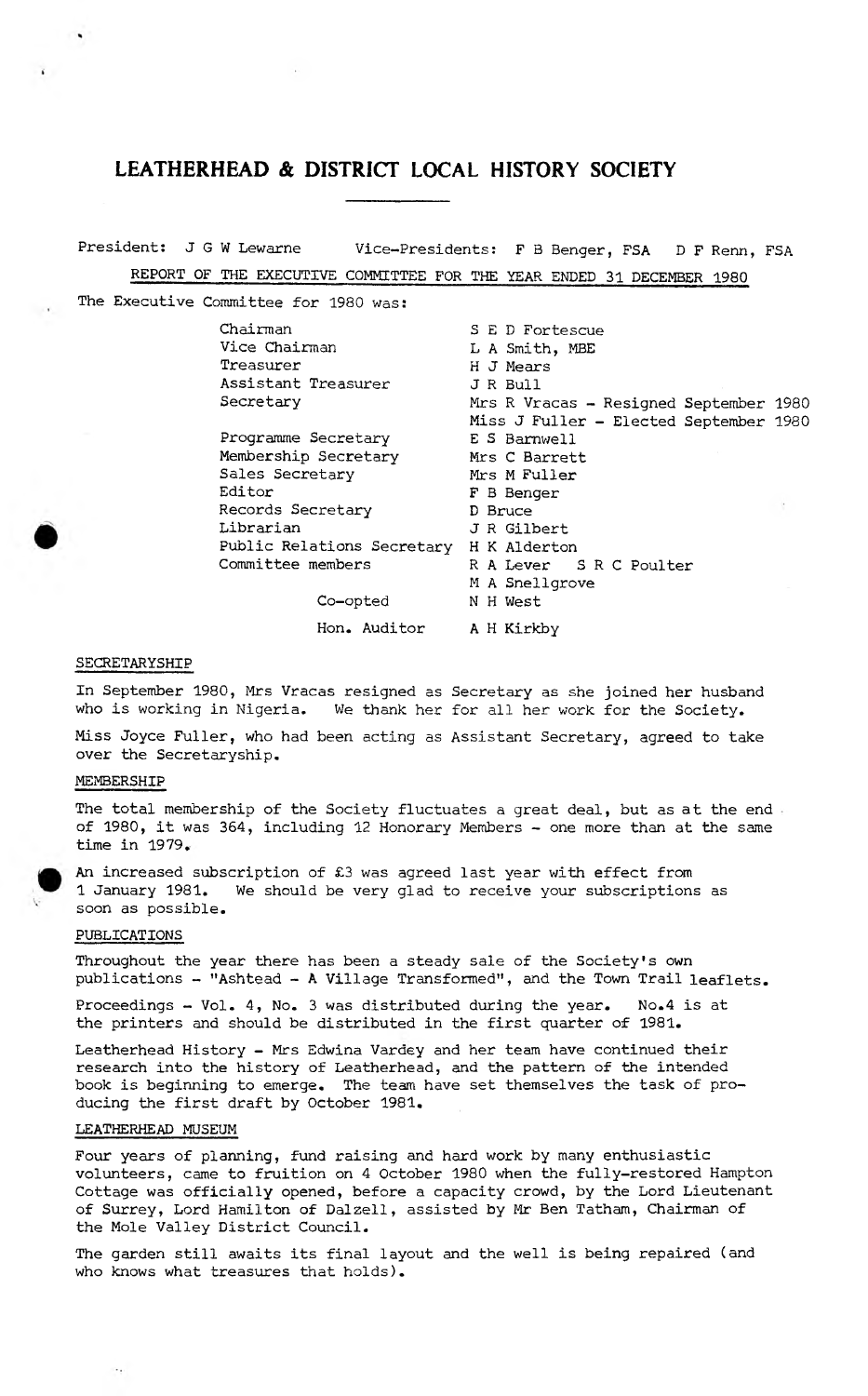$\mathcal{F}=\mathcal{F}_{\mathrm{d}}+\mathcal{R}_{\mathrm{d}}$  and

**Whilst most of the major capital items have now been acquired (but not all paid for), running costs of the fully-operational building will tend to increase, and appeals, in one form or another, will need to continue. The "Friends of the Leatherhead Museum" had, by the end of 1980, reached a membership of over 80, and their annual subscriptions will be a vital financial prop. More members will, however, be required if future costs are to be met.**

**Exhibitions dealing with specific local history subjects are being planned for 1981, and the use of the building for a few days is being offered to kindred local organisations for their own displays.**

**The Society thanks the stewards for their help during 1980 and appeals for further volunteers for 1981.**

### **FRIENDS OF THE LEATHERHEAD MUSEUM**

**The Friends of the Museum in Ashtead organised a supper party on 30 October 1980, plus a talk on the Ashtead Potters, which raised £360 for the Museum. A donation of this size was much appreciated and the hope was expressed that Friends in other parts of the district might think it worthwhile trying to emulate Ashtead by organising fund-raising events in their own areas.**

#### **LIBRARY**

**The Librarian is producing a list of the books that are now in the Society's Library. This list will be circulated in the Newsletter, together with a note of the procedure to be followed when members require books on loan.**

#### **PROGRAMME**

**A full programme of lectures and visits was arranged during the year, and were all very well supported. To mention only three - the visit to Little Bookham in July, which included a stupendous tea; the Daliaway lecture in October which was attended by between 250 and 300 people; and the Christmas Miscellany which was attended by 80 people.**

#### **PUBLIC RELATIONS**

**The Society mounted several exhibitions during the year. Particularly successful was the one at the Surrey Local History Symposium on "Sport in Surrey" in September. The exhibit was attractive and informative, and aroused considerable interest.**

**During the year, many lectures were given by the officers of the Society to various local organisations.**

#### **GRANTS**

**We were pleased to receive from Mole Valley District Council a grant of £50 for 1980; and from Surrey County Council, a grant of £25.**

**Finally, the Executive Committee would like to thank all members for their continued help, support and enthusiasm.**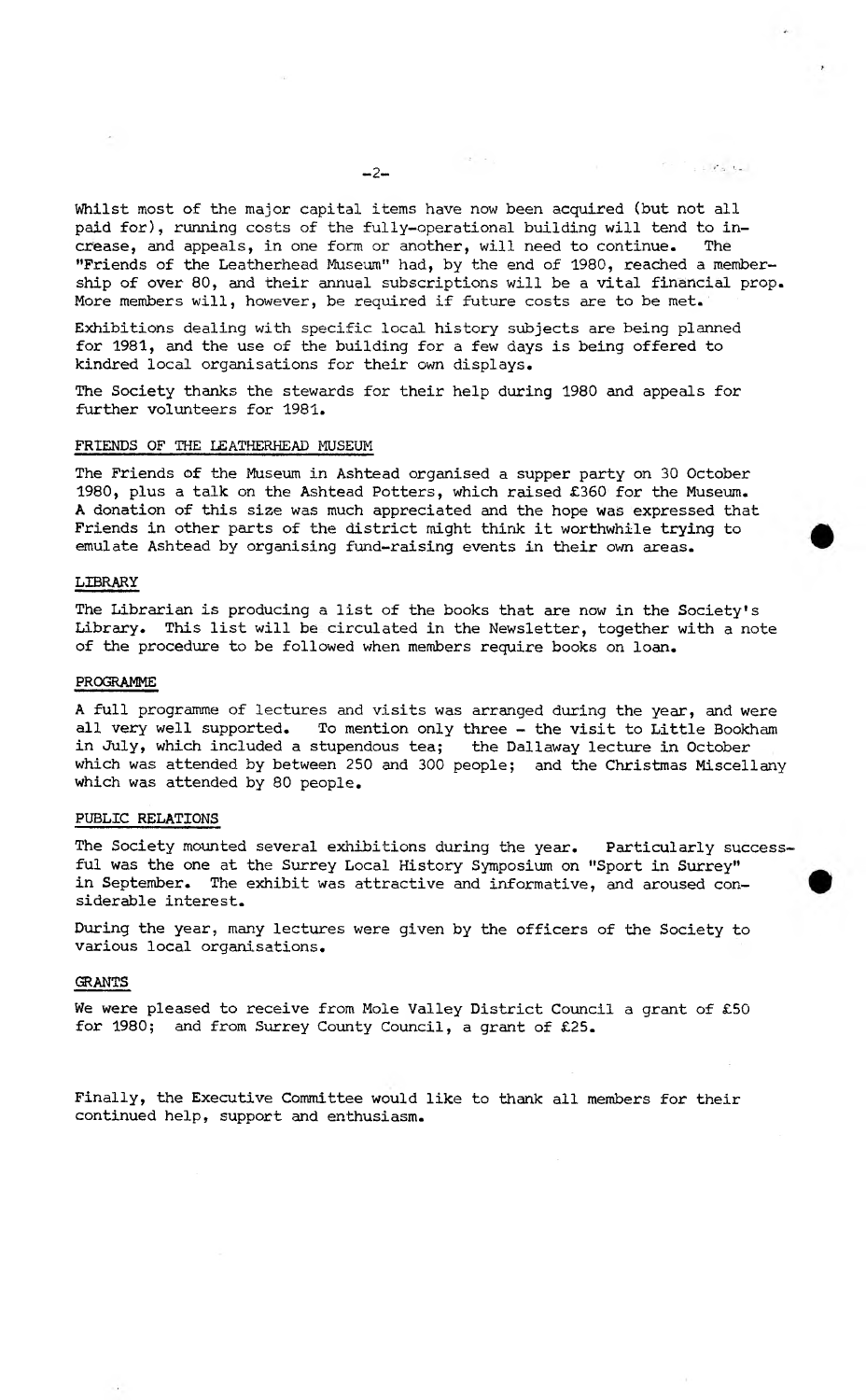$\ddot{\phantom{0}}$ 

ċ.

# **SUBSCRIPTION REMITTANCE SLIP**

| TO: Mrs C Barrett<br>Membership Secretary                                                                                                |
|------------------------------------------------------------------------------------------------------------------------------------------|
| Leatherhead & District Local History Society                                                                                             |
| The Glen<br>Guildford Road, Great Bookham                                                                                                |
|                                                                                                                                          |
| Enclosed is my subscription for the year 1981                                                                                            |
| 1.<br>2000 - Andrew Bernstein, Amerikaansk politiker († 1872)<br>NAME:                                                                   |
| ADDRESS:                                                                                                                                 |
|                                                                                                                                          |
|                                                                                                                                          |
|                                                                                                                                          |
|                                                                                                                                          |
| <b>BOOKING SLIPS</b> Please return to E S Barnwell, 16 Eastwick Park Avenue,<br>Great Bookham, Surrey KT23 3ND. Telephone: Bookham 54947 |
|                                                                                                                                          |
| SATURDAY, 12 SEPTEMBER. Whole day visit to Colchester and Castle Hedingham                                                               |
| Please book  Seats at £4.75 per person.                                                                                                  |
| I enclose cheque value $\text{\pounds}$ (payable to L D L H S) and stamped<br>addressed (preferably foolscap) envelope                   |
|                                                                                                                                          |
|                                                                                                                                          |
|                                                                                                                                          |
| SATURDAY, 4 JULY. Afternoon visit to SELBORNE                                                                                            |
| I/We intend to join this excursion. Can give lifts/Require transport                                                                     |
|                                                                                                                                          |
| ADDRESS                                                                                                                                  |
|                                                                                                                                          |
| All day visit to FARNHAM & BASINGSTOKE CANAL TRIP<br>SATURDAY, 30 MARCH.                                                                 |
| Please book  Seats at £5 per person                                                                                                      |
| I enclose cheque value £ (payable to L D L H S) and stamped                                                                              |
| addressed (preferably foolscap) envelope                                                                                                 |
|                                                                                                                                          |
|                                                                                                                                          |
|                                                                                                                                          |
|                                                                                                                                          |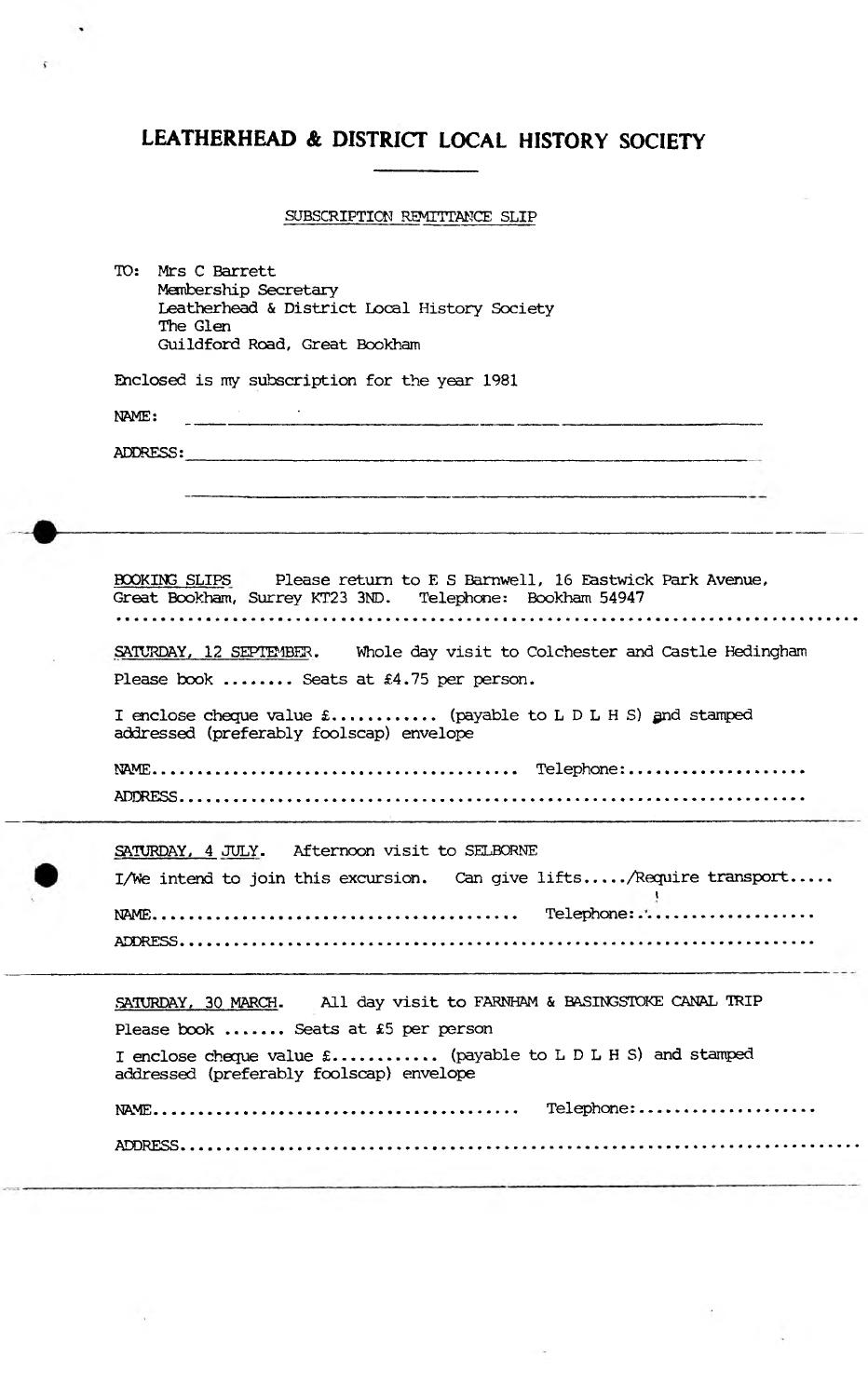$\rightarrow$ 

----

| <u> STAILART OF ASCULTS FOR 1980</u><br>From the Hon. Treasurer:                                       |                              |                             |     |
|--------------------------------------------------------------------------------------------------------|------------------------------|-----------------------------|-----|
|                                                                                                        | Previous Year                | Year uncer                  |     |
| REGEIPTS                                                                                               | 1979                         | Report lyde                 |     |
| Subacriptions                                                                                          |                              |                             |     |
| Donations to Society                                                                                   | 26C4.25                      | 2769.75                     | TTC |
| Grant from mole Valley District Council                                                                | 95.75                        | 176.96                      |     |
| Grant from Surrey County Council                                                                       | 50.00                        | 5C <sub>o</sub> UC<br>25.UC |     |
| Collection for Society at Dalloway Lecture                                                             | $\bullet$<br>25.2C           | 23.23                       |     |
| Frofit on Refrechments                                                                                 | 3.58                         | 12.18                       |     |
| Donations etc. received for museum                                                                     | 256.02                       | 38.00                       |     |
| Sales of Ashteau History Book                                                                          | 612.53                       | 389.35                      |     |
| Sales of other Literature                                                                              | 180.09                       | 145.99                      |     |
| Profit from Visits                                                                                     | 47.4c                        | 22.10                       |     |
| Lecture Fees donated by Aembers                                                                        | 3.00                         | 8.00                        |     |
| Interest on Lloyds Bank Deporit Account                                                                | 243.26                       | 3.6.63                      |     |
| Loans (1. Sheila Hind Publications Fund and                                                            | 2,000.00                     |                             | PTO |
| 2.Ashtead History Reprint)                                                                             | 24,121.08                    | £1,967.19                   |     |
| <b>EXPLANITURE</b>                                                                                     |                              |                             |     |
| Trinting                                                                                               | 847.79                       | 2,171.35                    |     |
| Expenses of Administration<br>Insurance Fremiums for Ruseum                                            | 202.20                       | 107.84                      |     |
| General Disbursments                                                                                   | 47.13<br>345.96              | 6.66<br>139.67              |     |
| Transferred to museum Fund                                                                             | 250.00                       | 22.50                       |     |
| Hire of Hall for Lectures                                                                              | 10.50                        | 19.00                       |     |
| Part repayment of Loan for Ashtead History Rpt.                                                        |                              | 350.00                      |     |
| Subscriptions:- Surrey Record Society                                                                  | 5.00                         | 5.CC                        |     |
| Surrey Archeological Society                                                                           | 7.5C                         | 7.50                        |     |
| Surrey Local History Council                                                                           | 2:00                         | 3. CG                       |     |
|                                                                                                        | £1,718.08                    | 22,832,52                   |     |
| Excess of Income over Expenditure                                                                      | £2,403.00                    |                             |     |
| Excess of Expenditure over Income                                                                      |                              | 865,33                      | PTC |
|                                                                                                        |                              |                             |     |
| Bank balance B/F at beginning of year                                                                  | £1,350.93                    | £3,753.93                   |     |
| Income & Receipts for year                                                                             | 4,121.08<br>£5,472,01        | 1,967,19<br>£5, 721, 12     |     |
|                                                                                                        |                              |                             |     |
| Expenditure for year                                                                                   | £1, 718, 08                  | £2,832.52                   |     |
| Balance at Bank at end of year $C/3$ :-                                                                |                              |                             |     |
| Lloyds Bunk Current a/c                                                                                | 1,536.20                     | 714.24<br>2.174.36          |     |
| Lloyds Bank Deposit a/c                                                                                | <u>2,217.73</u><br>£5,472.01 | 5, 721, 12                  |     |
|                                                                                                        |                              |                             |     |
| £714.24 C/f in Current a/c comprises:-<br>The                                                          |                              |                             |     |
| money held on behalf of Museum                                                                         |                              | 34.93<br>679.31.            |     |
| Society funds                                                                                          |                              |                             |     |
| The £2,174.36 C/f in Deposit $a/c$ comprises:-                                                         |                              | 1,24C.C8                    |     |
| Sheila Hind Publications rund (Including Interest)<br>Balance of Loan owing on Ashtead History Reprint |                              | <b>650.00</b>               |     |
| Society funds                                                                                          |                              | 284.28.                     |     |
|                                                                                                        |                              |                             |     |
|                                                                                                        |                              |                             |     |
| I Certify that the above statement                                                                     | Datec. 23 Manuary 1991       |                             |     |
| is in accordance with the Books and                                                                    |                              |                             |     |
| Records produced to de and it, in                                                                      |                              |                             |     |
| my opinion, correct.                                                                                   |                              |                             |     |
|                                                                                                        |                              |                             |     |
|                                                                                                        |                              |                             |     |
| Honcrary Ausitor. All Marshall Honorary Preasurer                                                      |                              |                             |     |
| A.H.Kirkby                                                                                             |                              |                             |     |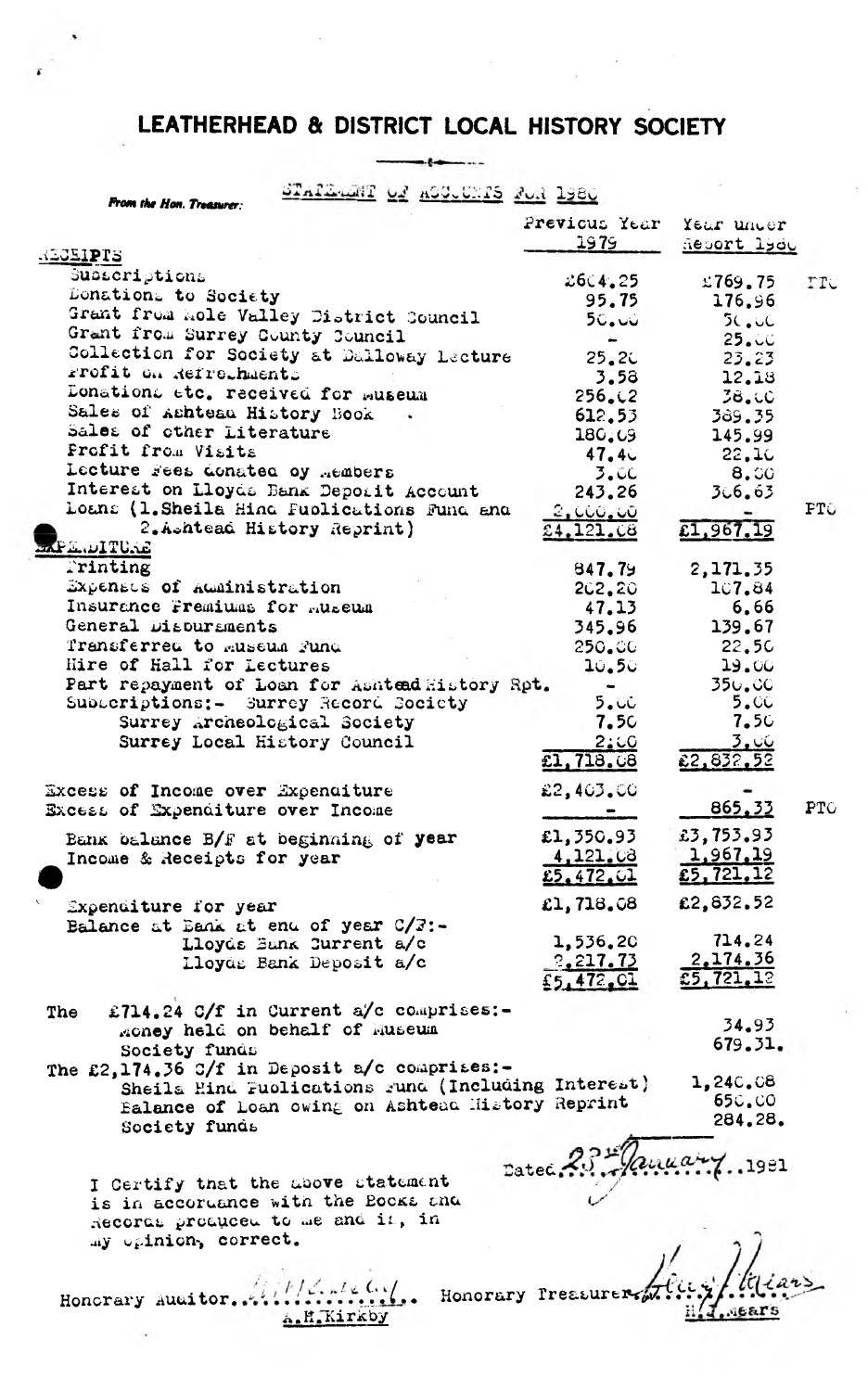**RESERVE THE HUNDRY SERVICE** 

#### SUESCRIFTIONS

Total received in the year comprised:-

|        |  |             |              | Back payments for previous years                             | $\mathfrak{L}$ 6.5 |
|--------|--|-------------|--------------|--------------------------------------------------------------|--------------------|
| 1980 - |  |             |              | 21 at old rate of £1.25                                      | 26.25              |
| 1980.  |  |             |              | 317 at full $\overline{y}$ $\overline{y}$ and $\overline{z}$ | 634.00             |
| 1981 - |  | 2 at old    | $\sim 200$   | "E2.00                                                       | 4.CO               |
| 1981   |  | $33$ at new | $\mathbf{w}$ | "E3.00                                                       | نان و 99_          |
|        |  |             |              |                                                              | 1.769.75           |

The actual membership being:-

14 fully paid in 1979 in advance  $317$   $*$   $*$   $*$   $*$   $1960$ 21 still having paid only 21.25 12 Honorary Memoers  $364$ 

#### LOANS

The two special loans of £1,000 each (poth interest free) were for specific purposes. The first is to be known as the "Sheila Hind Publications Fund" and it set aside for the sole purpose of producing future publications such as Occasional Papers etc. other that the Proceedings and Index. A separate accuunt within the books of the Society to be maintained. Nothing his been arawn from the Fund so for and the accumulated interest is shown overleaf.

## EACISS EAPHELITERS

The excess of expenditure over income shown overlesf is solely on account of the 21,332 printing bill held over from the provious annual accounts because, although paid in 1979, the chaque was not cleared until January 1960 and so had to De thown it paid in January to tally with the Band's statement for numb.

For a more realistic picture of our finances I show o low how the two year's belances would have  $\gamma_{\nu k}$  a red if the cheque had been proceduce curing the month and year it was paid:- size

> lecripti Expenditure Creait Balance

 $\label{eq:2.1} \mathcal{A} \mathcal{A} = \mathcal{A} - \mathcal{A} \mathcal{A} = \mathcal{A} \mathcal{A}$ 

 $\sim$   $^{-1}$   $M_{\star}$  .

 $\epsilon = \alpha_{\rm e}$  ,  $\delta_{\rm e}$ 

 $\mathcal{R}(\mathbf{y},t)$  ,  $\mathcal{S}$ 

£4,121.08  $3.150.18$  $51,071,00$ 

1979

1980 £1,967.19

> 1.50C.52  $466.67$

The second loan, from one of cur memoers, was for the express purpose of neiging us meet the fi, 332 printing oill for the reprint of Athteed History.

> $\delta=-0.0001$  $-1$   $-1$   $-1$   $-1$   $-1$   $-1$   $-1$

CONTINUED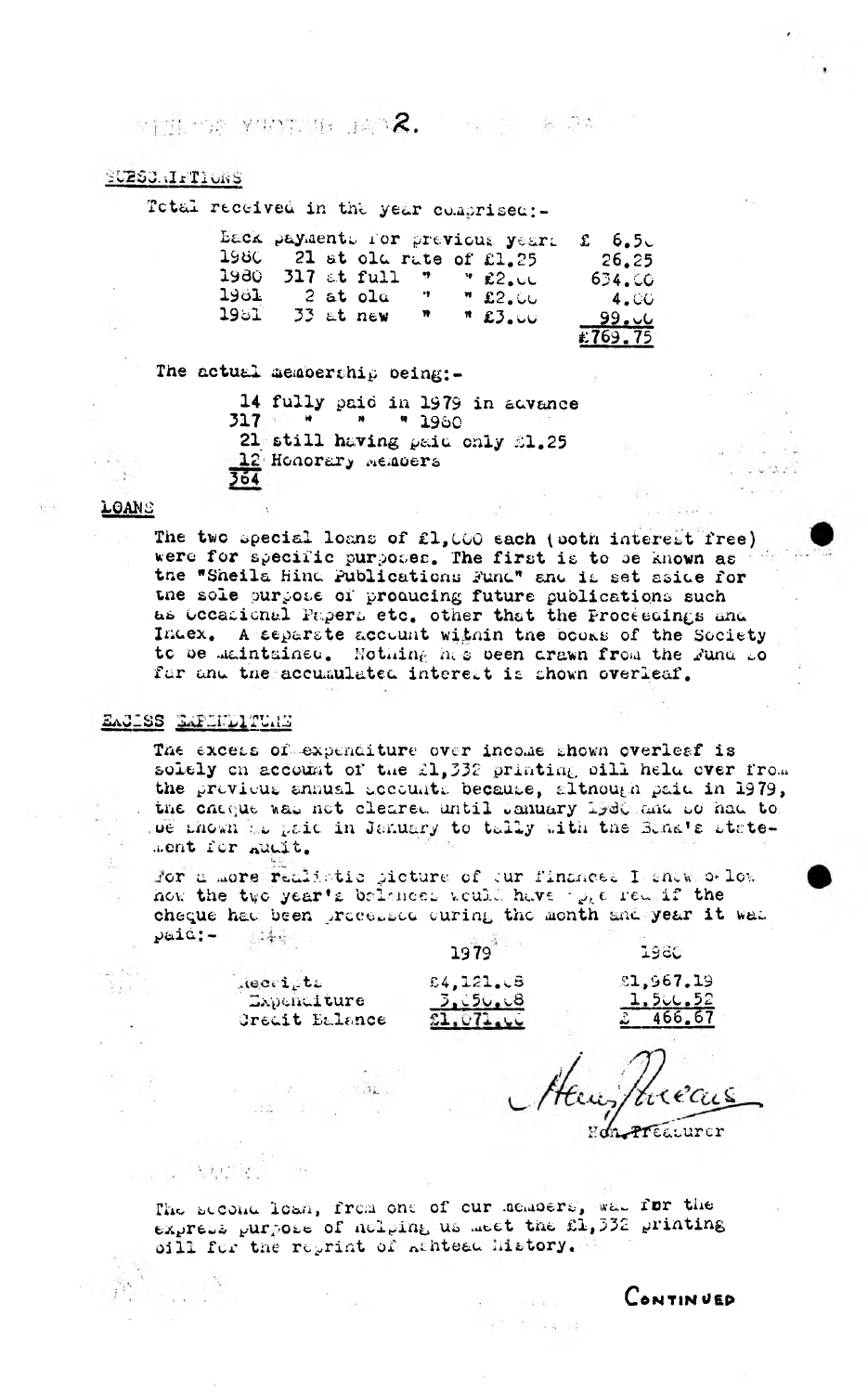#### SUBSCRIPTIONS

Total received in the year comprised:-

|         |  |                              |  | Eack poyments for grevious years                                                                                                                                                                                                                                                                                    | ు 6.50   |
|---------|--|------------------------------|--|---------------------------------------------------------------------------------------------------------------------------------------------------------------------------------------------------------------------------------------------------------------------------------------------------------------------|----------|
|         |  |                              |  | $193$ . 21 at old rate of $f1.25$                                                                                                                                                                                                                                                                                   | $-26.25$ |
| -1960 - |  |                              |  | 317 ot full $m = 0.500$                                                                                                                                                                                                                                                                                             | 634.50   |
| 1:31    |  | $\approx$ 2 at old $\approx$ |  | 7.72.00                                                                                                                                                                                                                                                                                                             | 4.00     |
| 1981.   |  | 33 at new                    |  | $\frac{1}{2}$ $\frac{1}{2}$ $\frac{1}{2}$ $\frac{1}{2}$ $\frac{1}{2}$ $\frac{1}{2}$ $\frac{1}{2}$ $\frac{1}{2}$ $\frac{1}{2}$ $\frac{1}{2}$ $\frac{1}{2}$ $\frac{1}{2}$ $\frac{1}{2}$ $\frac{1}{2}$ $\frac{1}{2}$ $\frac{1}{2}$ $\frac{1}{2}$ $\frac{1}{2}$ $\frac{1}{2}$ $\frac{1}{2}$ $\frac{1}{2}$ $\frac{1}{2}$ | - 99.00  |
|         |  |                              |  |                                                                                                                                                                                                                                                                                                                     | £769,75  |

The actual membership being:-

|     |                        |  |  | 14 fully paid in 1979 in advance |
|-----|------------------------|--|--|----------------------------------|
|     | $317$ $''$ $''$ $1930$ |  |  |                                  |
|     |                        |  |  | 21 still having paid only £1.25  |
|     | 12 Henorary .embers    |  |  |                                  |
| 764 |                        |  |  |                                  |
|     |                        |  |  |                                  |

#### calls.

The two upecial loans of £1,000 each (Ecth interest free) were for specific purposes. The first is to be known as the "Sheila Hind Publications Fund" and is set aside for the sole purpose of producing future publications such as Occasional Papers etc. other than the Proceedings and Index. A separate account within the books of the Society to be maintained. Nothing has been drawn from the Fund so far and the accumulated interest is shown overleaf. The Second loan, also from one of our members, was for the express purpose of helping us meet the £1,332 printing bill for the reprint of Ashtead History.

### ZAJESS ZAPSADITURE

The excess of expenditure over income shown overleaf is solely on account of the £1,332 printing bill held over from the previous annual secounts because, although paid in 1979, the cheque was not cleared until January 1980 and so had to be shown as paid in January to tally with the Benk's statement for Audit.

For a more realistic picture of our finances I show below how the two year's balances would have uppeared if the cheque nad been processed during the month and year it was  $\varphi$ ai $\omega$ : -

| Receipts    |                       |  |
|-------------|-----------------------|--|
| Expenditure |                       |  |
|             | <b>Jreait Balance</b> |  |

| 19/5            |  |
|-----------------|--|
| £4,121.06       |  |
| <u>3,050.08</u> |  |
| £1,071.00       |  |

**1980** 

£1,967.19 1.5<sub>-0.52</sub> 466.67

Hon.Treasurer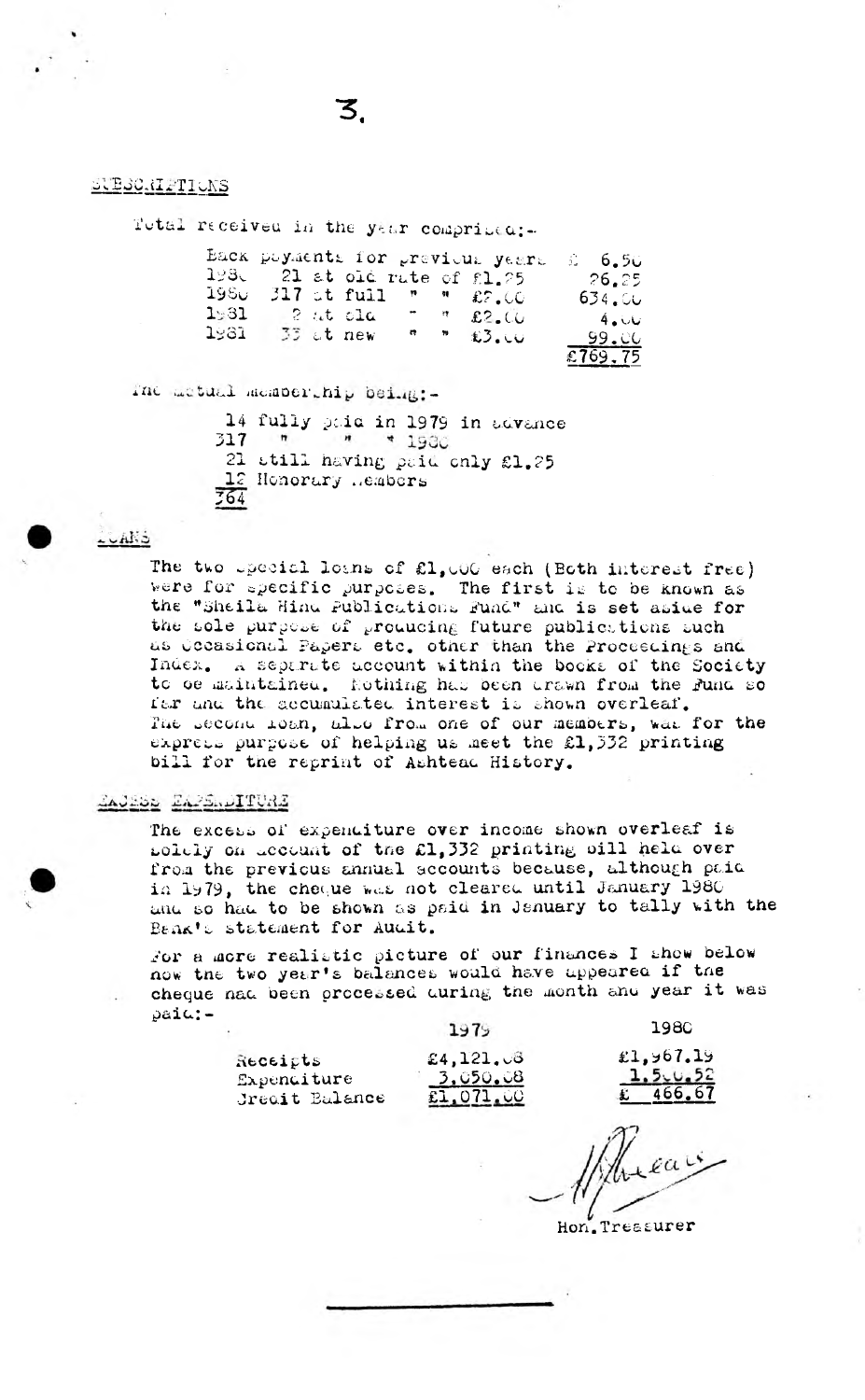# LEATHERHEAD MUSEUM

**AND HERITAGE CENTRE TRUST** Rag. Charity No. 273978.

> HAMPTON COTTAGE. e^CHURCH STREET. LEATHERHEAD. SURREY.

e reply to :-

#### **ANNUAL ACCOUNTS AS AT 30 SEPTEMBER 1980**

| Income      |                                                          | 1979       |      | 1980         |  |
|-------------|----------------------------------------------------------|------------|------|--------------|--|
|             | Donations and money-raising events                       | 1,170.97   |      | 1,252.61     |  |
|             | Interest from Investments to meet loan repayment 132.69  |            |      | $298.57$ (a) |  |
|             | Interest from Bank Deposit Account                       | 126.68     |      | 191.65       |  |
|             | Friends of Museum - Ashtead Supper Project               |            |      |              |  |
|             | Gross Receipts to date:-                                 |            | 1583 | 281.00       |  |
|             |                                                          | 1,430.34   |      | 2,023.83     |  |
| Expenditure |                                                          |            |      |              |  |
|             | Administration - Publicity Expenses                      | 46.20      |      | 34.83        |  |
|             | Investments.                                             | 178.58     |      | 700.00(h)    |  |
|             | Repayment of Loans                                       | 500.00     |      | 500.00       |  |
|             | Renovation of Hampton Cottage:-                          |            |      |              |  |
|             | Labour and Materials                                     | 1,118.64   |      | 637.52       |  |
|             |                                                          | 1,843.42   |      | 1,872.35     |  |
|             | Bank balance at beginning of year                        | 1,573.57   |      | 1,160.49     |  |
|             | Excess of Income over Expenditure                        | <b>NIL</b> |      | 151.48       |  |
|             | Excess of Expenditure over Income                        | $413.08 -$ |      | NIL          |  |
|             |                                                          | 1,160.49   |      | 1,311.97     |  |
|             | Donations held by History Society not yet<br>transferred | 63.27      |      | 29.93        |  |
|             | Net Surplus Funds                                        | 1,223.76   |      | 1,341.90     |  |

#### **Auditors Report**

**I certify that I have made and examination of the books and records of the Trust and that the foregoing Statement is in accordance therewith and in my opinion is correct.**

117 Contacted

**Accountant & Auditor Great Bookham, Surrey.**

**I declare that the foregoing**

**Statement of Accounts is correct.**

**J.R. Bull Treasurer of the Trust**

**Date: 3rd November 1980**